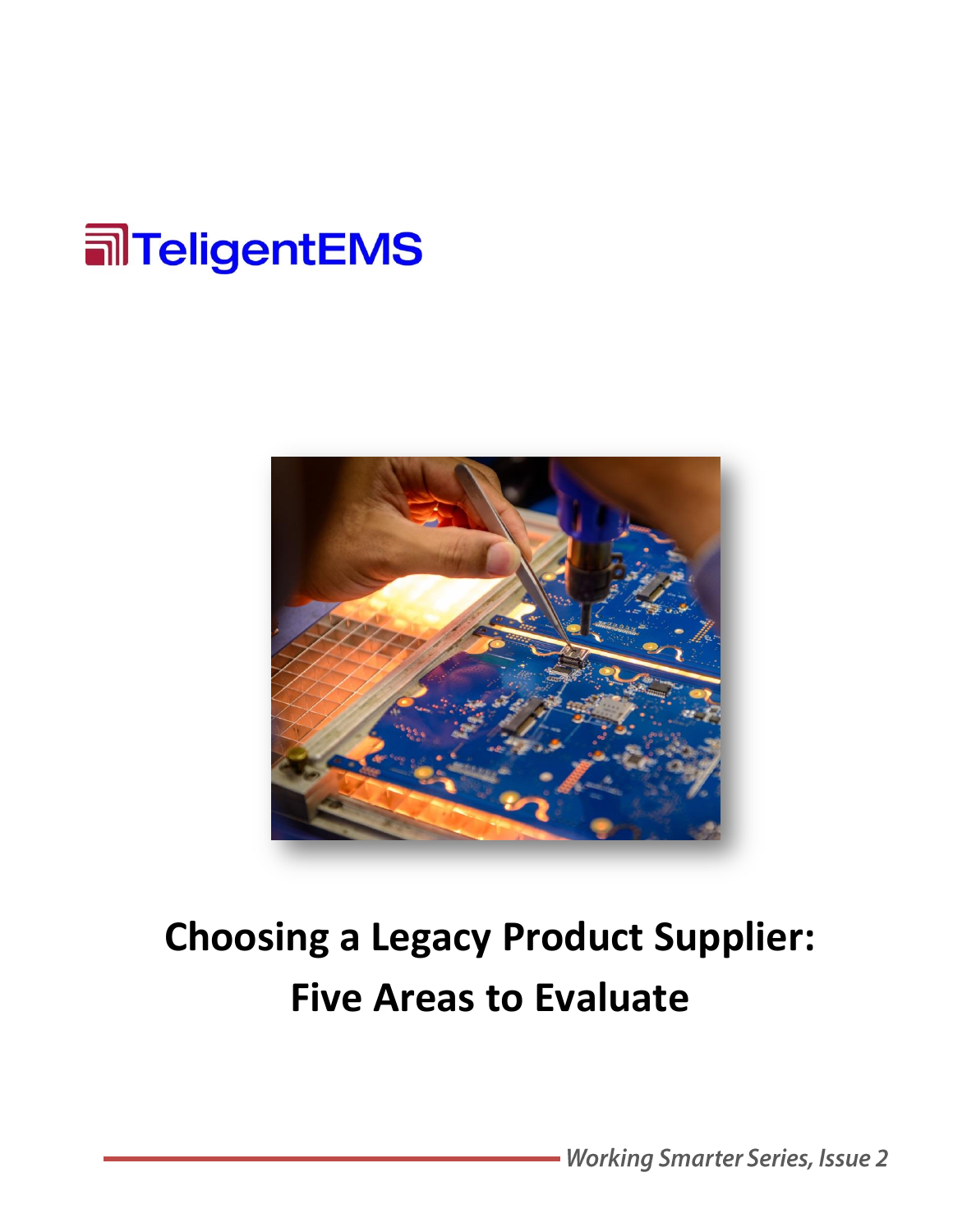### **MITeligentEMS** Working Smarter Series, Issue 2

### **Choosing a Legacy Product Supplier: Five Areas to Evaluate**

### By Chris Eldred

A new or mature "production" volume project can be easy to outsource to a large number of electronics manufacturing services (EMS) providers with the systems to support mission critical products. Legacy products represent a far more unique class of sourcing. These are products near end-of-life that require infrequent production builds typically to support spares or replacement product demand. In some cases, production of these products is continued by the supplier that originally built the production volumes and there may even be synergy with newer product versions. However, in other situations these products become orphans on the production floor because they are out of alignment with the EMS provider's preferred volumes or manufacturing processes. In these cases, the EMS provider may incentivize customers to find another source for their legacy product production via price increases or long production lead-times.

TeligentEMS, an EMS provider headquartered in Havana, FL, routinely supports mission critical legacy products. This whitepaper looks at five areas it considers critical to supporting the needs of these projects and suggests specific questions to ask with auditing potential suppliers for this capability.

#### **Overview**

A key challenge in identifying suppliers that are a good fit for legacy products is that the legacy product demand model often best aligns with the EMS "job shop" model. The problem is most job shops lack the breadth of production capabilities and data collection infrastructure to support the needs of mission critical military and aerospace products. Conversely, while larger EMS providers may have the required support capabilities, the prospect of a product with small volumes built one or two times a year is simply not attractive to them. Ideally, the right supplier will be an EMS company that has some level of legacy business already in place, who is committed to growing that segment of its business.

Key elements to look for in evaluating those suppliers' ability to fully support legacy product include:

- **•** Robust supply chain management and component engineering capabilities
- **•** Counterfeit mitigation measures
- **•** Well-defined production processes and documentation control
- **•** Extensive and varied test expertise
- **•** The ability to provide post-manufacturing support services.

#### **Robust Supply Chain Management and Component Engineering Capabilities**

Supply chain management is another area requiring careful audit in determining whether or an EMS provider has the expertise to support legacy products. Questions to ask include:

#### **•** What systems are in place to monitor for obsolescence issues?

TeligentEMS | 102 Technology Way | Havana, FL 32333 | 850-539-2520| [www.teligentems.com](http://www.teligentems.com/) [|sales@teligentems.com](mailto:%7Csales@teligentems.com) Copyright © 2016 TeligentEMS. All Rights Reserved.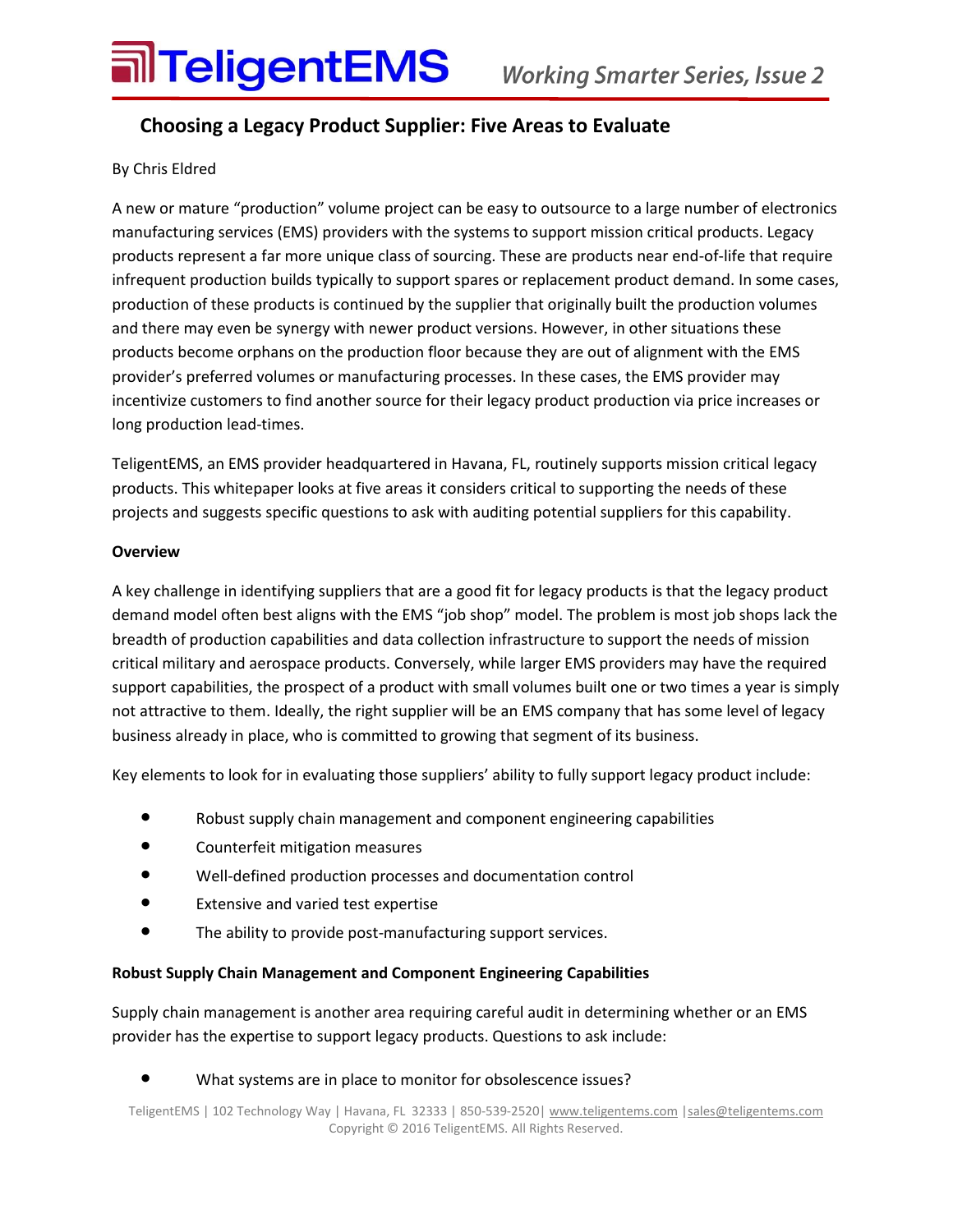# **जोTeligentEMS**

- **•** What options can the EMS provider suggest when a component goes EOL?
- Does the EMS provider have the capability to identify sources or make redesign recommendations when subassembly parts with critical footprint or brightness characteristics such as a display or alphanumeric keypad go EOL?
- **•** Does the sourcing team have global procurement expertise capable of identifying new alternate suppliers or it is dependent on customer and distributor recommendations alone?
- **•** How strong are the EMS provider's systems relative to traceability, device history recordkeeping and compliance?

TeligentEMS' supply chain management team utilizes a commodity management approach that ensures competitive costs, appropriate lot sizes and minimal lead-time on fabricated parts such as PCBs, custom cables, molded plastics, cast aluminum, custom extruded aluminum, fabricated sheet metal parts, custom magnetics, custom fasteners and enclosures. An International Procurement Office (IPO) is located in Asia to enhance its global procurement capabilities and expertise, for both custom fabricated parts and subassemblies such as keypads or displays.

The Company has developed proprietary software tools around its Epicor ERP system to provide better visibility in material availability, material on order and material in inventory. Initially a system known as Possible-X was created that acted as a simple "what if" tool designed to integrate with the ERP system and quickly assess material availability of specific parts in existing inventory. Over time, this simple tool has grown to a suite of tools accessing a central repository for information. The Possible-X suite of tools is now predominately focused on supporting real-time shop floor control and documentation control. A related proprietary system, known as TeligentEMS Purchase Order Tracking System or TPOTS, provides a dashboard designed to help buyers more easily track cost and order status with a direct interface with suppliers. TeligentEMS' sourcing and component engineering teams focus on identifying alternate parts early in each project and approved alternates are loaded in Possible-X. Should a supplier issue an EOL notice on part, the list of approved alternates is few keystrokes away. Possible-X also supports fast searches of where that part is used and available inventory on hand and on order.

The team also has strong relationships with franchised distribution and has a formalized, multi-tiered system of trusted non-franchised brokers capable of supporting requirements for EOL parts with limited availability. When a customer is willing to agree to the liability and cost of a lifetime buy, TeligentEMS will store that inventory on premises. The supply chain management team has also worked with component packaging companies capable of procuring EOL silicon from the original manufacturer and packaging it to the required standard. Additionally, if a situation warrants it, TeligentEMS can perform BGA de-balling and re-balling, XRF for Pb-detection, and non-destructive or destructive component test and analysis.

The team's suite of software tools provides the ability to automatically collect mandated compliance data related to RoHS, lot, certificates of compliance and Conflict Minerals, etc., as required by customers. Possible-X and TPOTS support tracking of material by work order, lot code and date code to ensure a full device history is kept on each product.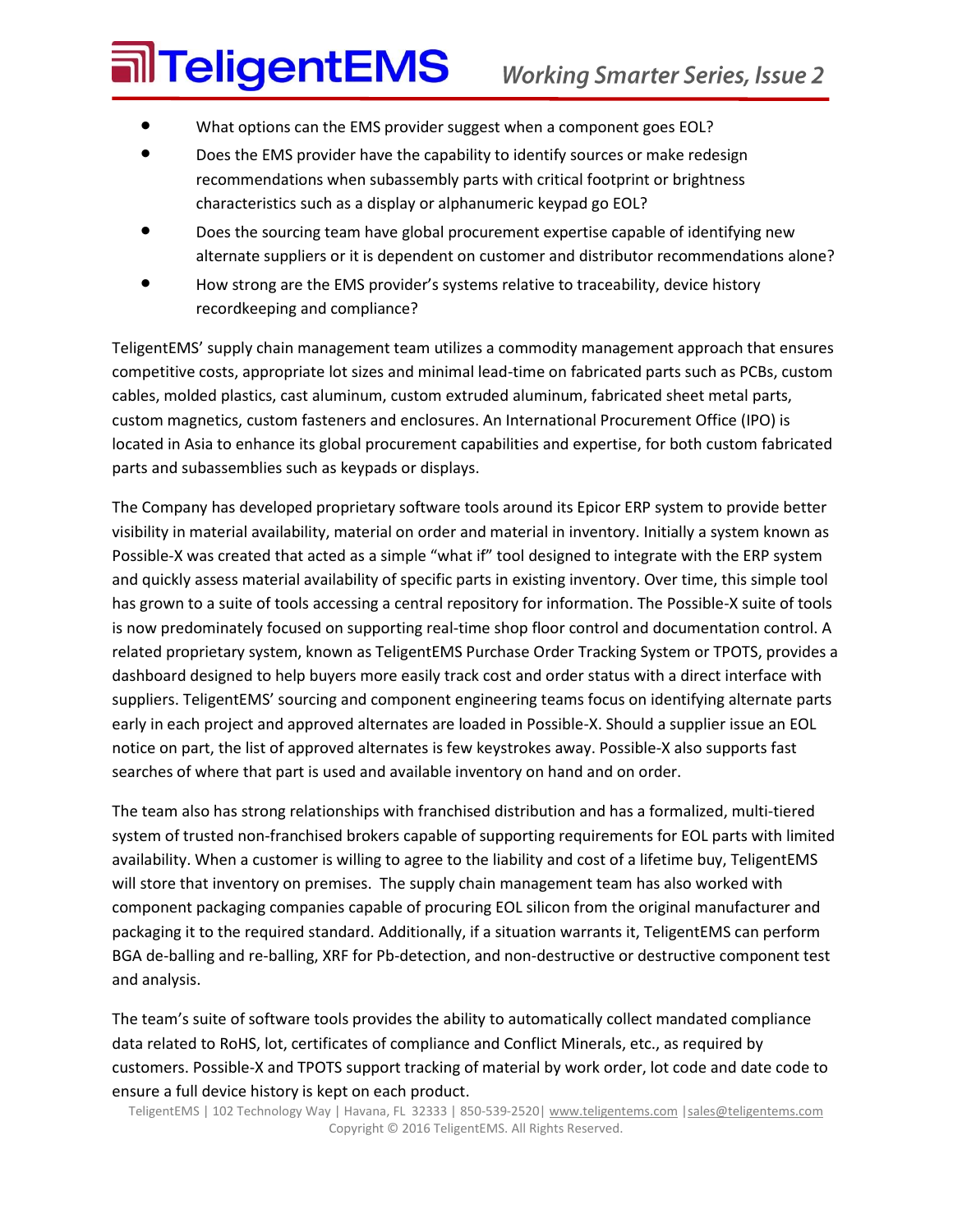#### **Counterfeit Mitigation Measures**

Counterfeit mitigation is an important part of supporting legacy product. The DOD's Defense Acquisition Regulations System (DFARS) puts responsibility for counterfeit part mitigation with the prime contractor and some of that responsibility flows down to subcontractors. While procuring parts that can be traced from a franchised distributor to the original manufacturer is the simplest way to ensure compliance with DFARS, that isn't always possible when a long lifecycle part goes obsolete. From an audit standpoint it is important to understand whether or not the EMS provider has procedures that are compliant with AS5553 Counterfeit Electronic Parts: Avoidance, Detection, Mitigation and Disposition. Questions to ask include:

- **•** Do you perform visual inspection of all incoming parts and what does that inspection include?
- **•** What validation processes/tests do parts go through if they must be procured in the secondary market?
- **•** Do you work with a specific network of trusted, thoroughly vetted non-franchised brokers or develop new relationships with each sourcing effort?
- **•** Do you belong to industry counterfeit mitigation groups?

TeligentEMS recognizes the importance of ensuring material integrity. Possible-X integrates closely with the ERP system in receiving. The receiving inspection process has been designed to capture the bulk of the information required for both internal and customer requirements. Upon delivery each component is validated to the AVL. Any variance in labeling triggers additional inspection steps. Custom components and non-franchised brokers are automatically routed to go through additional inspection including Critical-to-Quality (CTQ) measurements. Following inspection, a bar code label with purchase order receipt information is generated for each package and an ERP transaction is executed. The label data includes key information such as moisture sensitivity level (MSL), RoHS status, etc. Certificates of compliance are also validated at that point and scanned into Possible-X. The system automatically flags parts needed to fill shortages to ensure they are expedited. Possible-X supports TeligentEMS' robust process for counterfeit prevention utilizing a design that conforms to AS5553. The Company also maintains membership in the Government-Industry Data Exchange Program (GIDEP), to ensure that process includes checks for identified trends and reporting in counterfeiting.

The Company's standard practice is to procure components directly from the AVL source, which is normally the component manufacturer or a franchised distributor. When an obsolescence issue drives a need to procure parts in the secondary market, the customer is notified for pre-approval and to establish the inspection/test parameters for that specific case. When the parts are located, a quote is prepared that covers costs for both the components and the required validation processes. Pricing is subject to market conditions and availability. TeligentEMS has a tiered network of trusted nonfranchised brokers that fit into two categories: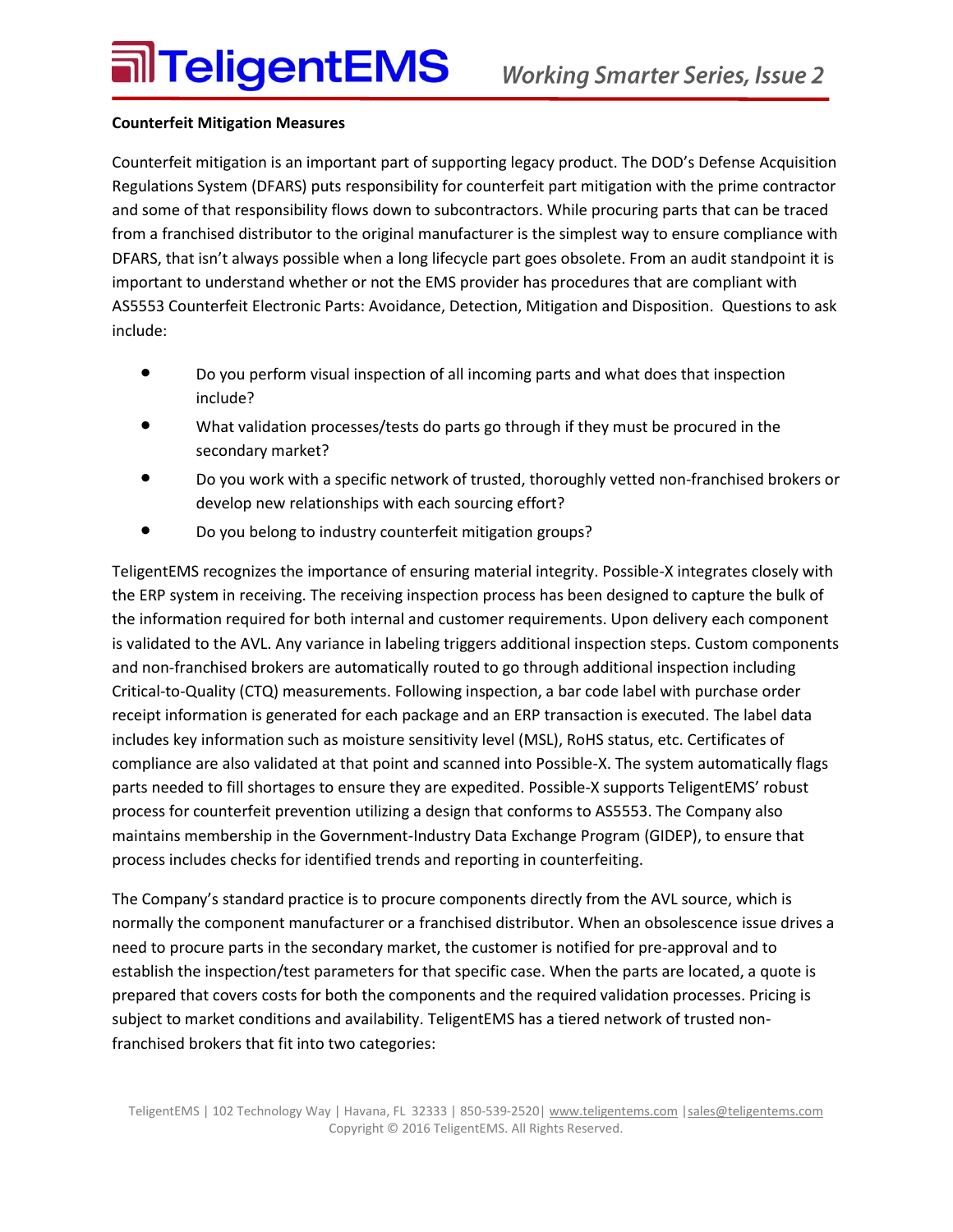# **alTeligentEMS**

- **•** Tier 1 brokers have trusted sources, are AS5553 compliant and have internal capabilities to perform AS6171 compliant tests such as: external visual inspection, radiological inspection, X-ray fluorescence, remarking and resurfacing, de-lid/de-capsulation destructive physical analysis, electrical tests, acoustic microscopy and optical scanning electron microscope (SEM) inspection to test components.
- **•** Tier 2 brokers also have trusted sources and are capable of rudimentary counterfeit mitigation testing such as detailed visual inspection, marking verification, laser etch verification and verifying bar codes.

TeligentEMS requires suppliers in both tiers to warranty the parts, so in the event production testing determined there was an undetected issue the supplier would bear the cost of replacement.

### **Well-Defined Production Processes and Documentation Control**

As mentioned earlier, a key challenge with legacy products can be order frequency over time. From a production standpoint, these products often represent a batch process that may get built only one or two times a year. In many ways, these infrequent batch orders are like a new product introduction. The production team is heavily dependent on the quality of the production documentation and process definition each time a batch order is built. Consequently, it is important to understand how well potential suppliers manage configuration management and ensure process consistency on batch projects. Questions to ask include:

- **•** How is configuration management ensured in products that are built infrequently?
- **•** Is documentation digitized and centralized or stored as paper files?
- **•** What checks and balances are in place to ensure process consistency?
- **•** Are production capabilities in place to support the needs of legacy product?

As the central digital repository for information, Possible-X is the access point for all production documentation and links all related information. It tracks ECOs and deviations and links them to work orders so that as documentation is pulled to build a product, production associates access the correct revision.

Possible-X also contains a new production introduction (NPI) checklist and work instructions for each product. The checklist aligns with the Company's focus on Lean manufacturing since a standardized setup process helps minimize variability. This is particularly important with low volume and/or legacy builds as production on these products is typically infrequent and there may be little production floor "memory" of production setup.

Production associates utilize Possible-X's Production Dashboard, known as p-Dash. This tool is designed to help empower production associates by ensuring they have fast access to the information needed to do their jobs. Associates must log in using their id number. They utilize the system to clock in and out, plus access all documentation related to their jobs, which is typically displayed at workstation monitors.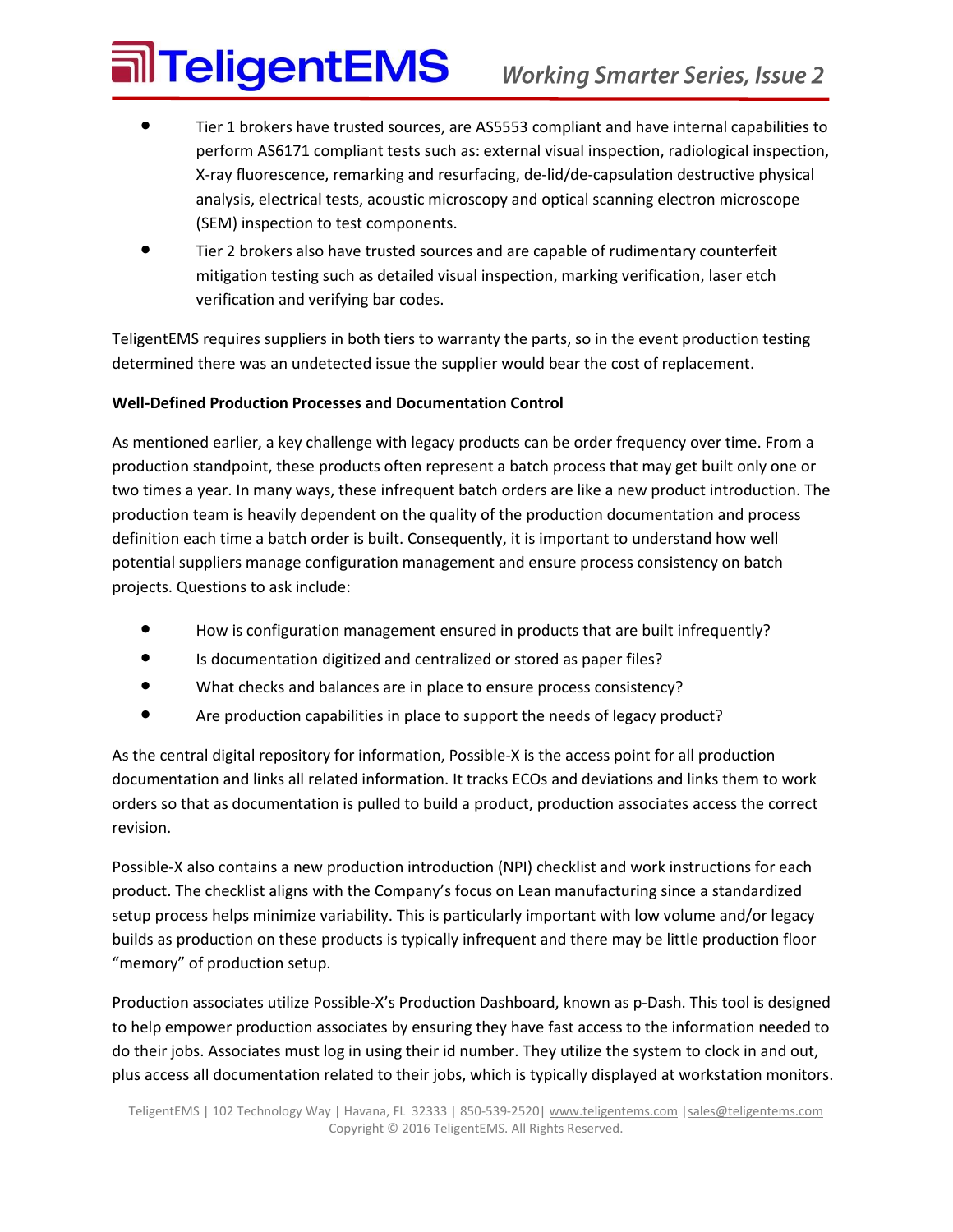## **alTeligentEMS**

p-Dash also facilitates movement of cross-trained associates among different work areas as demand varies, since documentation access is linked to work order, ensuring efficient use of labor resources in areas supporting batch production. This login access supports both intellectual property protection and ITAR compliance.

p-Dash also lets associates open support tickets which text a message to an engineer whenever a production issue arises that the associate needs help with. This helps ensure that issues that could impact product quality are corrected immediately.

In addition to its automated SMT capability, TeligentEMS has assisted placement machines for plated through-hole (PTH) parts. This helps ensure that legacy PTH product is assembled correctly and efficiently. The Company also has conformal coating, encapsulation, potting and bonding capabilities for product used in harsh environments.

#### **Extensive and Varied Test Expertise**

Legacy products generally require functional or in-circuit (parametric) testing. In some cases, this can be performed on consigned equipment or with equipment resident at the supplier. However, in other cases, a knowledgeable test engineering team may be required to develop programming or test fixtures to support products as obsolescence issues drive redesign. Questions to ask include:

- **•** Does the EMS provider's existing test equipment support the product requirements?
- **•** Is the test engineering team capable of developing any needed test equipment for the product?
- **•** Does the EMS provider have any recommendations on optimizing the test strategy?

TeligentEMS offers a full complement of test services to meet the specific needs of each customer's program and can support test strategy development, programming and fixturing. Internal test capabilities include flying probe, in-circuit test, functional test and environmental stress screening capabilities. A wide range of specialized communication testing is also supported. Inspection capabilities include 3D paste inspection, automated optical inspection (AOI) and x-ray inspection.

Additionally, Possible-X includes a metrics menu that takes the visible factory into the  $21<sup>st</sup>$  century. Monitors showing a real-time, color coded graphical interface indicating both defects per million opportunities (DPMO) and production status relative to production targets are placed throughout the production floor and also accessible to management. DPMO in the SMT area is measured in real time and the charts displayed on monitors show averages of the last hour, previous 24 hours and previous 7 days. The top ten identified defects are shown in a pareto diagram. A test data collection chart displays results from in-circuit test, functional, flying probe, RF, burn-in and hi-pot, making it easy to identify if any issues are developing in any test stage. Issues are addressed as they arise by the people closest to the issue. This can be particularly important if the issue is being driven by a component-related defect. That risk is higher in legacy products which may be using older lifetime buy inventory. As with all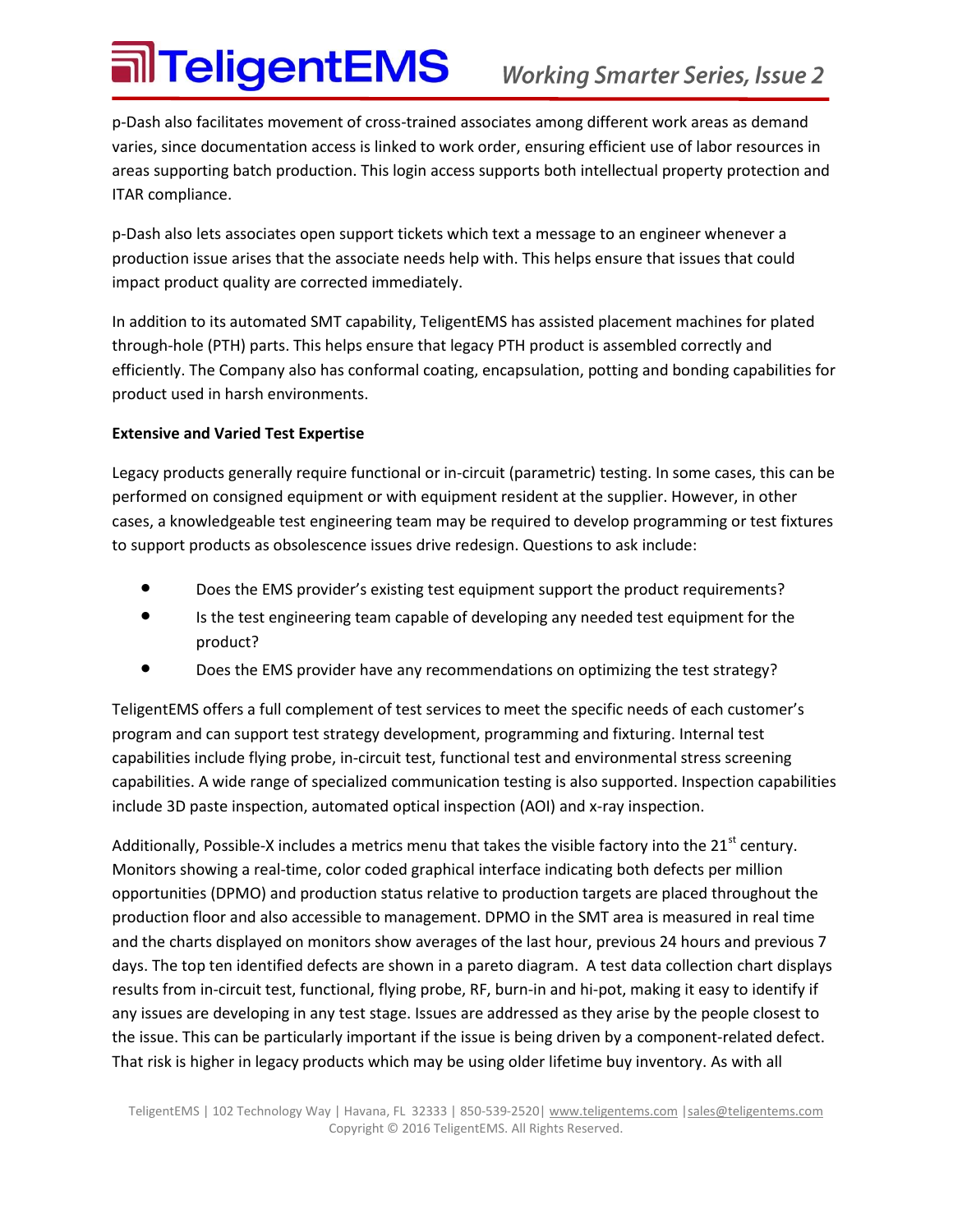### **जीTeligentEMS**

Possible-X tools, it is possible to drill down to data related to specific work orders and serial numbers to determine the root cause of any identified issues.

#### **Post-Manufacturing Support Services**

Legacy product may also have needs for out-of-warranty repair depot, refurbishment or upgrades. Questions to ask include:

- **•** What systems are in place to ensure configuration management?
- **•** Is there sufficient technical expertise to troubleshoot products being returned from the field?
- **•** Does the EMS provider have the necessary systems in place to maintain post-manufacturing device history records?

TeligentEMS provides a variety of post-manufacturing services including:

- **•** Programming of internal ESN (electronic serial numbers)
- **•** Capturing factory test data measurements to the ESN
- **•** Internet access to both program status and quality reports
- **•** Configure to Order (CTO)
- **•** Laser etching capability to support serialization
- **•** Provisioning of SIM cards
- **•** Build to Order (BTO)
- **•** Bar code label creation and tracking systems
- **•** Low Cost Region Order fulfillment
- **•** Product labeling, unit packaging, and over packaging
- **•** Outbound logistics
- **•** Depot repair
- **•** Failure analysis
- **•** Ship to end user locations worldwide.

Materials and all products manufactured at TeligentEMS are tracked material via bar codes, and Possible-X collects data on the processes each product undergoes along with inspection and test results. This ability to look up a detailed history on each product is helpful in repair depot activities, since the product's original revision level and revisions since it was assembled are contained in the database.

Assuming parts are available, TeligentEMS will commit to specific cycle times in repair depot activities.

The benefits of finding an EMS provider capable and interested in supporting standalone legacy product include superior quality, obsolescence mitigation, cost reduction over time and a broader range of options for re-purposing that legacy product in inventory or the field. Analysis of potential supplier